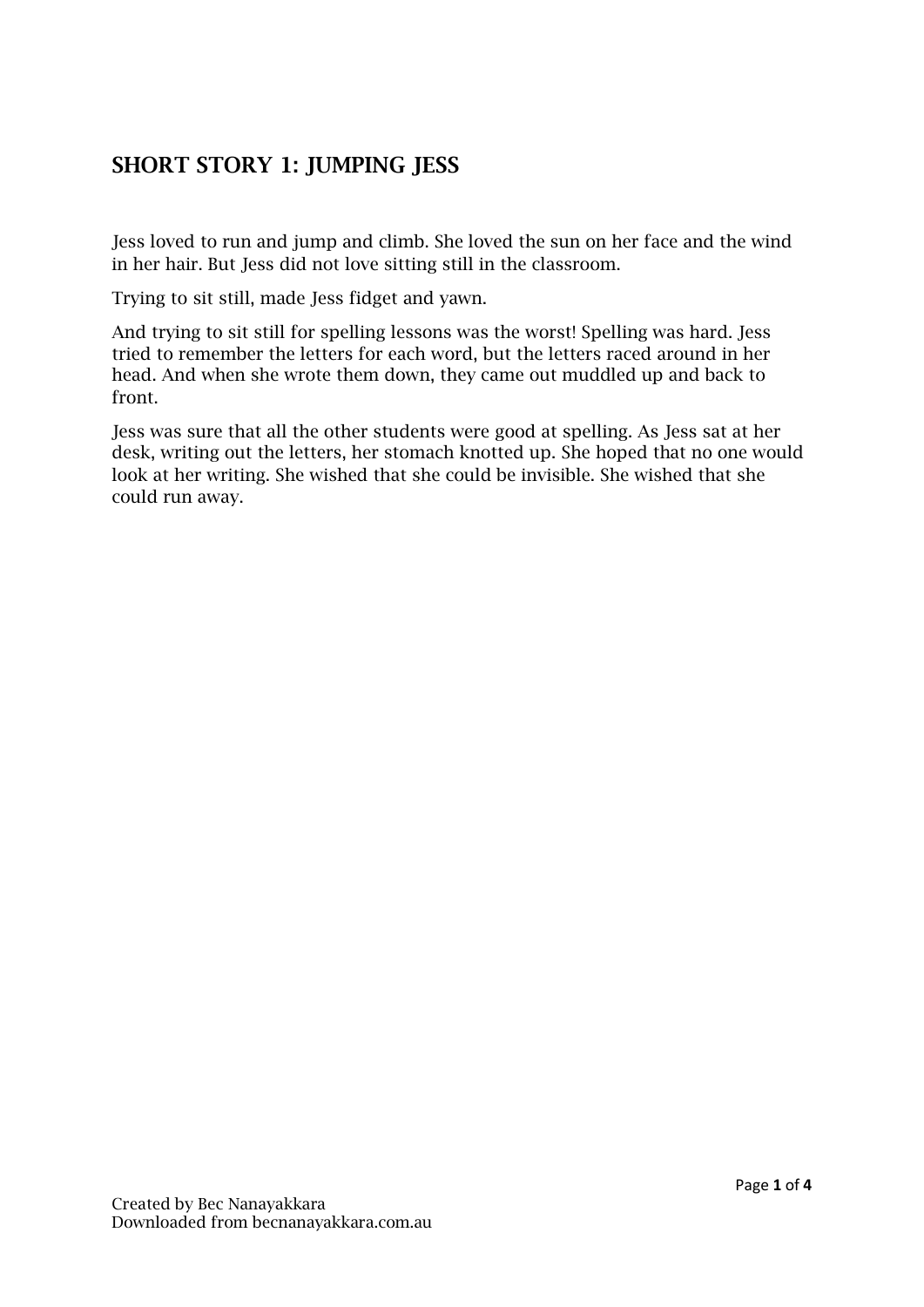| <b>EXPLANATION</b>                                                                     | <b>QUESTION</b>                                   | <b>ANSWER SUGGESTIONS</b>                                                                                                                                                                     |
|----------------------------------------------------------------------------------------|---------------------------------------------------|-----------------------------------------------------------------------------------------------------------------------------------------------------------------------------------------------|
| <b>GREEN</b> is for things<br>that make me feel safe<br>and comfortable.               | What might be some<br>of Jess's GREEN<br>things?  | Running, climbing, and jumping.<br>Being outside.                                                                                                                                             |
| <b>YELLOW</b> is for things<br>that make me feel<br>uncomfortable.                     | What might be some<br>of Jess's YELLOW<br>things? | Sitting still makes her feel<br>fidgety.<br>Being stuck inside makes her<br>feel sleepy.<br>Spelling makes her worry that<br>she's not good enough.                                           |
| <b>RED</b> is for things that<br>make me feel unsafe.                                  | What might be some<br>of Jess's RED things?       | Someone teasing her about her<br>spelling.<br>Being told to sit still when she<br>rocks on her chair or stretches<br>her arms.<br>Being told to stay in the<br>classroom after the bell goes. |
| STRATEGIES are things<br>that can make you feel<br>safer when in the<br>YELLOW or RED. | What might be some<br>of Jess's strategies?       | Maybe taking a break to stretch<br>or walk.<br>Thinking positive thoughts<br>about her spelling. Like, 'It is<br>okay. Lots of people have trouble<br>with spelling.'                         |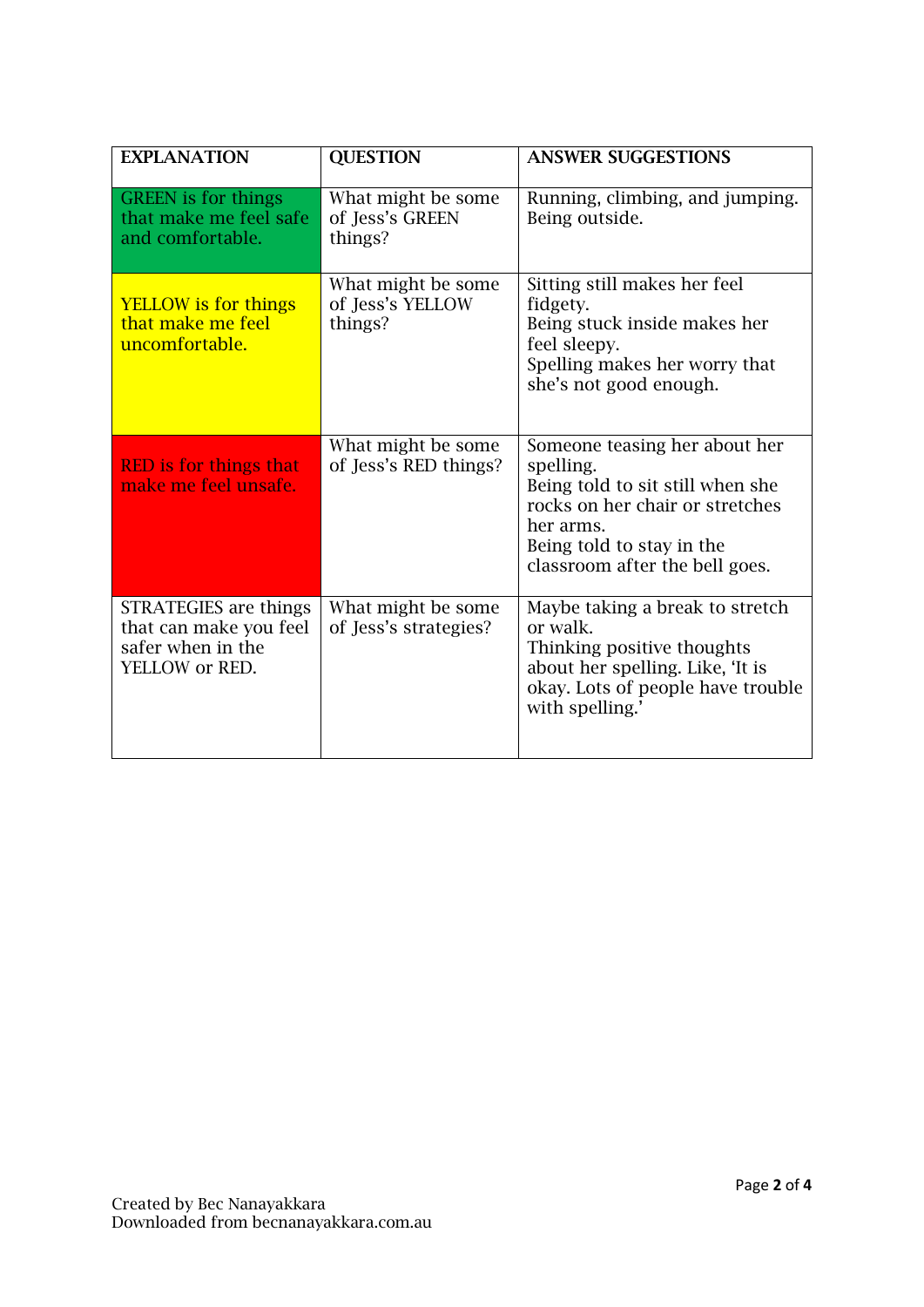## SHORT STORY 2: HUNGRY HARRY

Harry loved to help his mum make chocolate cake. He loved to stir and watch as the ingredients swirled together. He also loved eating chocolate cake.

When his mum packed a piece of chocolate cake for school snack, Harry knew that it would be a good day. At playtime he swung on the monkey bars. He slipped and scraped his knee, but Harry didn't let a little scrape ruin his day. After all, he had chocolate cake for snack!

The next day, his mum packed a nut bar for snack. It was a new brand of nut bar, and Harry wasn't sure that he would like it. At snack time, he decided not to eat. But Harry's tummy grumbled.

In maths class, the teacher said they were learning something knew. Now Harry grumbled. First something new for snack and now something new for maths. This was a very bad day.